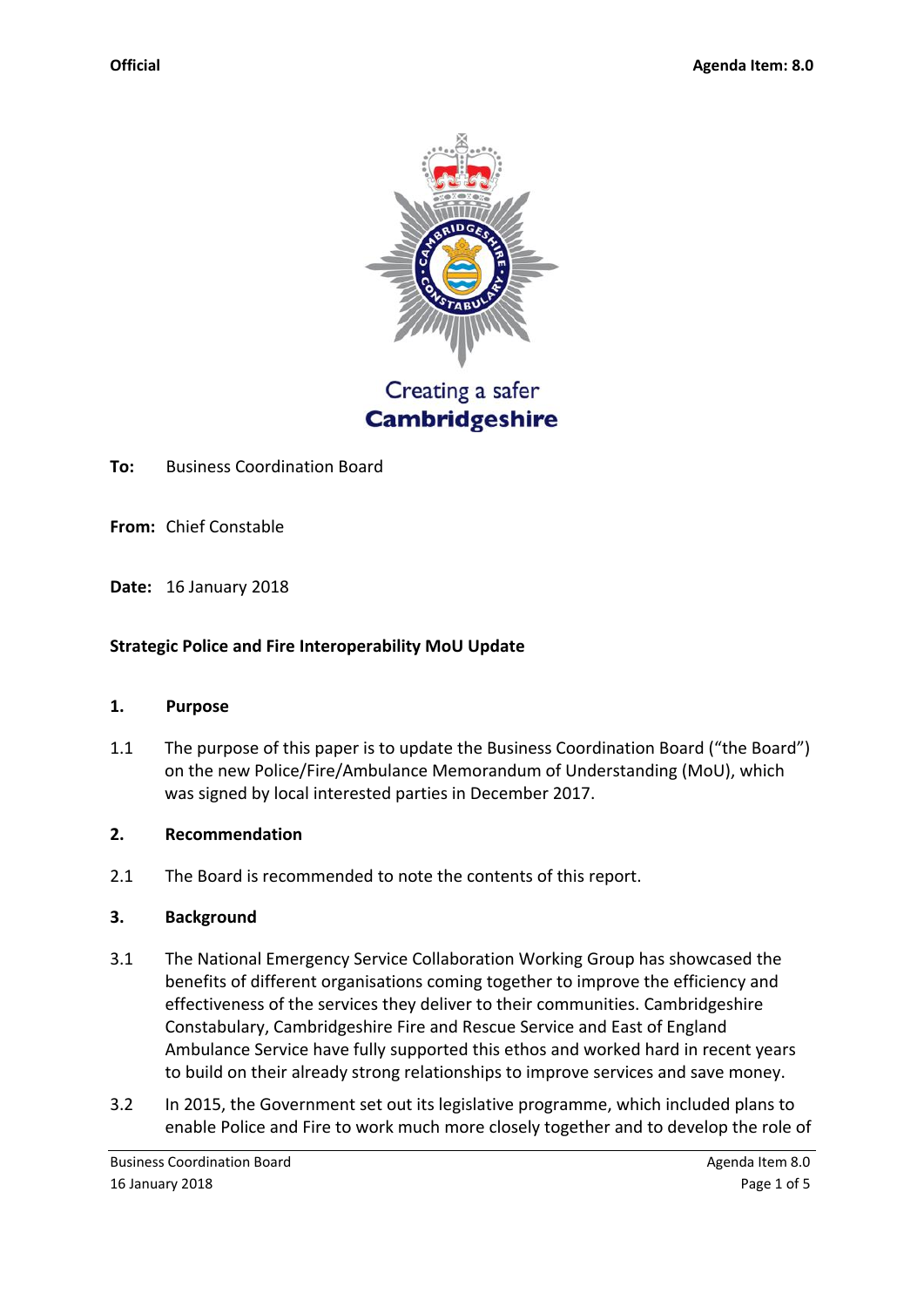Police and Crime Commissioners across both services. Future governance and accountability models for the Fire Service are currently under consideration, which may bring changes locally to the way the service is scrutinised and held to public account. Independent consultants have been fully engaged in the scoping work around future local governance arrangements and a formal decision regarding the way forward in Cambridgeshire is awaited.

- 3.3 In 2016, the joint Police/Fire/Ambulance Interoperability Group was formed and chaired jointly be Chief Officers in Fire and Police. Through this forum, emergency services within Cambridgeshire committed to working more closely together to provide services that are value for money and are attuned to the needs of local communities. Positive partnership working would provide opportunities to innovate and to align services whilst retaining the distinct identity and public service duties of each organisation.
- 3.4 A range of operational and organisational initiatives were agreed, notably between police and fire, which would allow development of innovative partnerships to drive service improvements and efficiencies. Chief Officer Teams agreed that both services would identify opportunities for improved interoperability and joint working to protect front line services, reduce duplication across the two organisations, rationalise estates and improve the quality of the response to incidents by pursing innovative crewing arrangements.
- 3.5 The following strategic principles were set:
	- I. Reduce duplication across Police and Fire.
	- II. Engage with communities on crime prevention, fire prevention and public safety advice, delivered in a cost effective and streamlined way.
	- III. Better support the public in enabling them to manage their own issues.
	- IV. Encourage more specials and volunteers to become involved in the Emergency Services and provide them with a broader set of skills and opportunities.
	- V. Offer improved service to victims and crime and casualties.
	- VI. More effectively protect the public and safeguard the vulnerable.
	- VII. Offer greater strength and resilience across the emergency services to respond to emerging threats to the community.
	- VIII. Provide value for money by making best use of the Police and Fire estate and sharing support functions where it is cost effective to do so.
		- IX. Support the ethos of interoperability.

## **4. Current highlights**

- 4.1 There have been a range of strategic and tactical interoperability initiatives over the last 12 months and tremendous goodwill across agencies to work effectively together.
- 4.2 Governance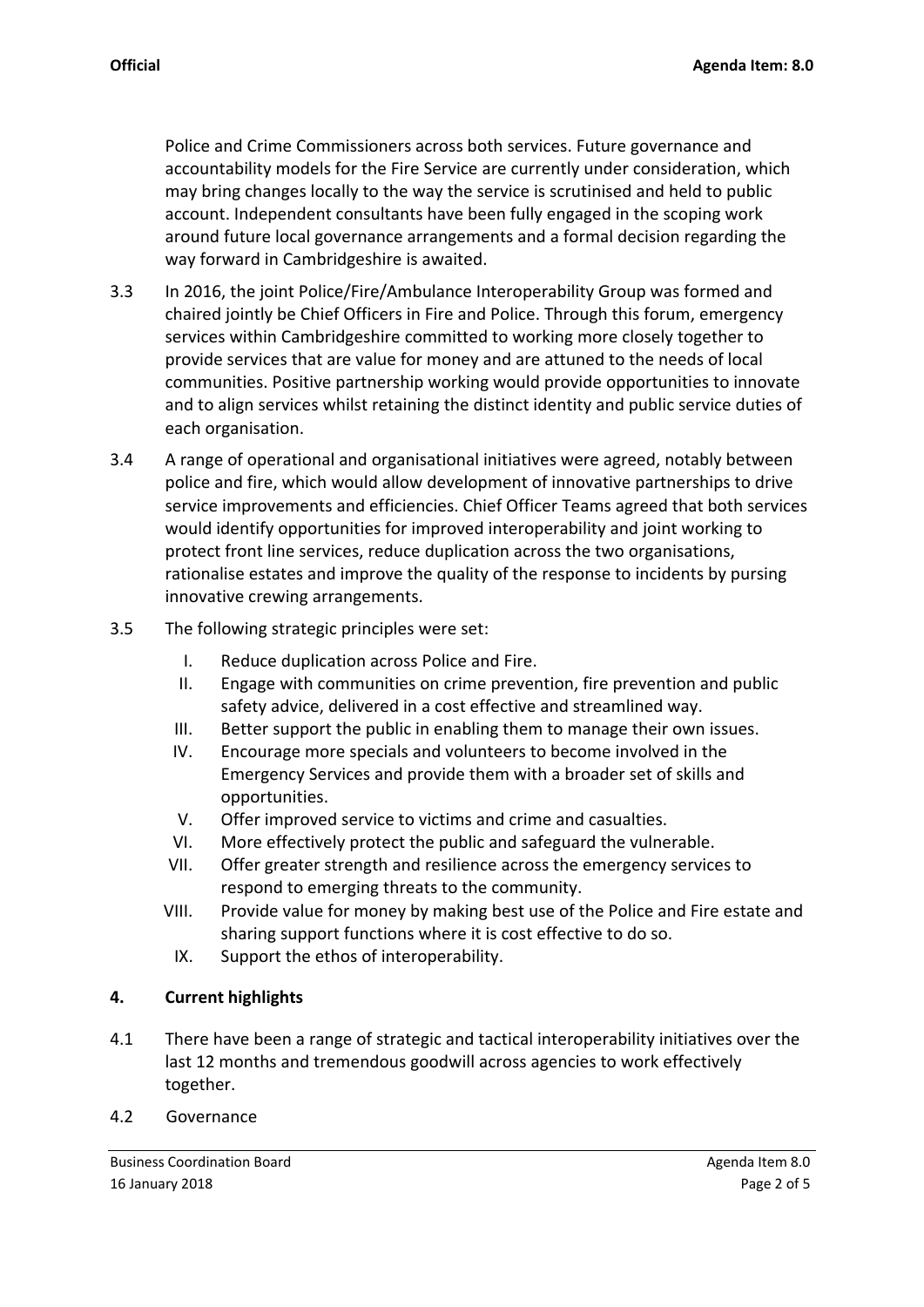A Police/Fire Interoperability Group has been established to provide direction and momentum to joint working initiatives. This group has provided a coordinated approach to interoperability, as well as overseeing short and medium term projects. A project management infrastructure has been put in place and a process for prioritising work streams established.

The Chief Officer Teams meet regularly to share strategic vision and identify opportunities for collaborative change.

#### 4.3 Arson

Cambridgeshire Fire and Rescue Service has worked in collaboration with Cambridgeshire Constabulary for a number of years to reduce the risk of arson and to respond jointly to issues of fire safety and exploitation in overcrowded domestic premises alongside trading standards. An MoU between Police and Fire across Bedfordshire, Cambridgeshire and Hertfordshire has just been signed, which establishes joint working protocols for arson investigation across the three counties.

#### 4.4 Estates

The most significant emerging issue has been the scoping of opportunities for the development of a Joint Police/Fire Training site at Monks Wood. Fire have a critical need for the establishment of a new local training provision for the delivery of operational, organisational and leadership training. Current fire training arrangements are fragile and there is an opportunity for a wide range of refresher and specialist fire training to be delivered at Monks Wood. There are a range of planning and environmental issues to be considered and an initial pre-planning paper has been submitted to Huntingdonshire District Council. This is still in the feasibility phase and, should it be supported, there will be considerable financial and project management issues to be considered by both organisations.

The other most significant strategic issue is the potential business opportunities for shared estate/property management between Police and Fire. Opportunities are still being scoped.

A joint deployment base is being scoped for St Neots, with ongoing land searches and options for a joint local station/agile facility.

The plans have now been finalised for an extension to Wisbech Fire Station and the eventual relocation of Wisbech Police Station into the joint site. The joint use of Ramsey Fire Station has now been finalised and use of Yaxley Fire Station as a police deployment base has been agreed, with Airwave storage concerns being worked through. Joint use of Whittlesey and Linton have been agreed.

## 4.5 Local Resilience Forum

Cambridgeshire Fire and Police are both key partners of the Cambridgeshire and Peterborough Local Resilience Forum, responsible for developing multi-agency emergency management arrangements for emergency or major incidents. The forum produces operational plans which are tested and trained through joint exercise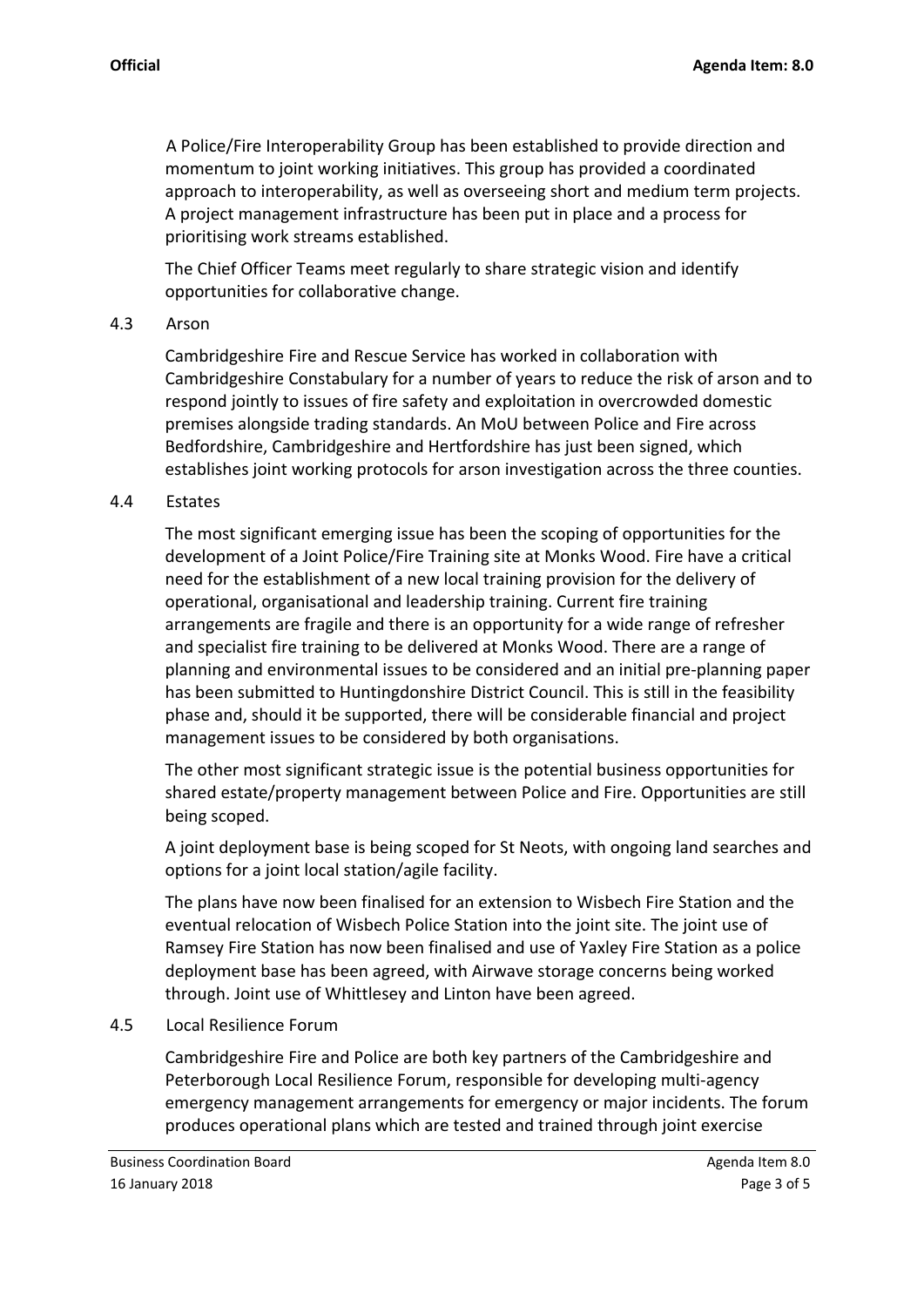between Category 1 responders. Through this forum the Joint Emergency Services Interoperability Programme (JESIP) has been implemented and continues to be embedded as business as usual. Both Police and Fire operate to the Joint Doctrine: The Interoperability Framework, which includes a Joint Decision Model and command practices to ensure an integrated and standardised approach to the joint management of incidents.

The development of the Local Resilience Forum is entering a key stage. A police sergeant has been seconded to the Fire Service to carry out a review of the Local Resilience Forum and identify opportunities with local councils for better multi agency working and preparedness for critical/major incident response.

## 4.6 Training opportunities

A joint training sub group continues to look at joint training provision and interoperability opportunities. The following has been implemented jointly:

- Fire delivery of HGV training to police.
- Fire delivery of Level 3 Education and Training to police trainers.
- Police pilot on Fire Aspire Programme.
- Joint delivery of JESIP training 2017. Good feedback from assurance visit by National Team.
- Police exploring opportunities for loggist training for Fire.
- Police exploring modular investigative interviewing for Arson Investigators.
- Specialist Support/Equipment.

The Specialist Operational Group has developed a series of MoUs for the sharing of equipment and providing added value by staff working jointly across agencies. There has been strong organisational will on all sides. A specialist equipment catalogue has been developed which sets sharing protocols for a wide range of operational equipment and services. Provisions include:

- Deployment of police drone and 3D imaging equipment to fire incidents.
- Joint river rescue capacity.
- Shared access to lighting, barriers, tents, fencing, mobile toilets, and road closure signage.
- Fire command vehicle being tested at joint incident and footage from CCTV and body worn video to be accessed from both Major Operations Rooms.
- Formalising fire support to police officers working at heights in risk to life incidents.
- Formalising fire Method of Entry support to police/ambulance at risk to life incidents. Police retain primacy in the management of board up services through BOING.
- Fire go live with Trauma Risk Management (TRIM) in April 2018 and joint agency support in response to critical incidents agreed.
- Fire critical incident support to missing from homes agreed in principle but currently suspended. Subject to review.